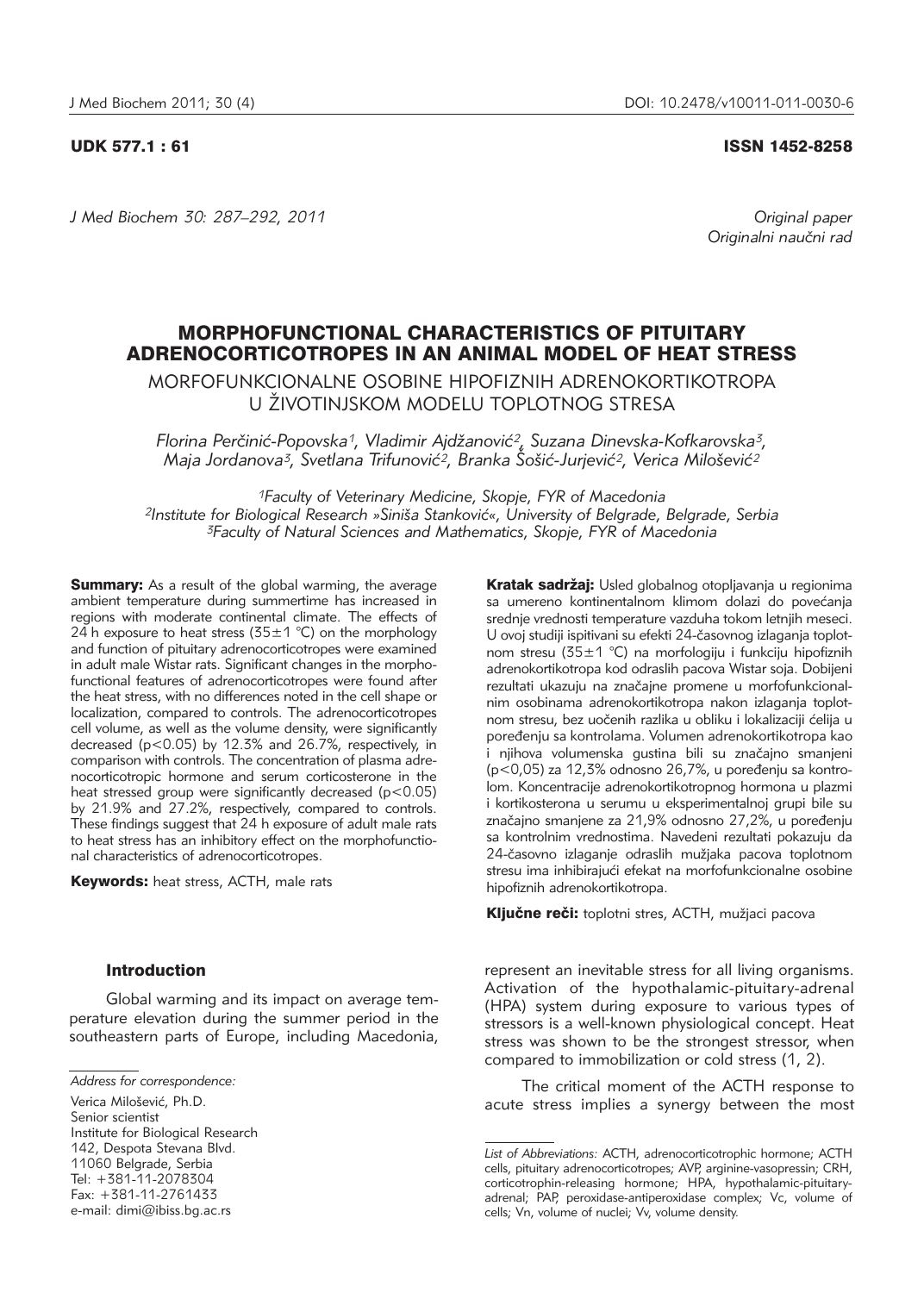stress-sensitive paraventriculo-infundibular corticotrophin-releasing hormone (CRH) and arginine-vasopressin (AVP) producing neurons (3, 4). ACTH, released into the peripheral circulation in response to stress, stimulates the synthesis and secretion of adrenal glucocorticoids (3, 5, 6). Studies carried out with rats demonstrate that the feedback effects between some hypothalamic peptides (CRH, AVP) and adrenocortical steroids influence the morphology, size, and number of pituitary ACTH cells (7, 8).

Plenty of data demonstrate that acute heat stress (35–41 °C) increases plasma levels of ACTH and serum corticosterone concentration after several minutes (9), or in the first 2–3 hours of exposure (10–13). On the other hand, data concerning the effects of a 24-hour exposure to heat stress are rather contradictory while reporting an increase (14, 15), decrease (11) or no changes (16, 17) in the ACTH and corticosterone blood concentrations. There is an assumption (hypothesis) of a three-phase reaction of the HPA axis upon thermal stress, consisting of the activation, suppression and normalization of the activity, somewhere below the normal value (18).

Taking all these facts into consideration, as well as the lack of data about the effect of high ambient temperature on the morphology of ACTH cells, the present study was focused on the morphological as well as hormone secreting characteristics of immunopositive ACTH cells in male rats, after one-day exposure to high ambient temperature  $(35 \pm 1 \degree C)$ .

## Material and Methods

#### *Animals*

The animals used in this study (both the control and the experimental group) were adult male Wistar rats (280–350 g), aged 3–4 months. The animals were kept under a 12:12 h light–dark regimen, with access to food and water *ad libitum* throughout the whole experiment.

The experimental group of rats was exposed to  $35\pm1$  °C for 24 h, in a specific thermal chamber, with controlled temperature and humidity of 30–40%, whereas the control group was kept at room temperature (20 $\pm$ 2 °C). There were 7 animals per group.

The experimental protocols were approved by the Local Animal Care Committee in conformity with the recommendation provided in the European Convention for the Protection of Vertebrate Animals used for Experimental and Other Scientific Purposes (ETS no. 123, Appendix A).

#### *Light microscopy and immunocytochemistry*

The pituitary glands were excised, fixed in Bouin's solution for 48 h and embedded in paraplast. Serial 5 mm thick tissue sections were deparaffinized in xylol and

serial alcohol. Pituitary hormones were localized by the peroxidase-antiperoxidase complex (PAP) method of Sternberger et al. (19). The endogenous peroxidase activity was blocked by incubation in a 9 mmol hydrogen peroxide solution in methanol for 30 min at ambient temperature. Before the application of specific primary antisera, nonspecific background staining was achieved by incubation of the sections with nonimmune, i.e. normal porcine serum diluted with phosphate buffered saline (PBS) pH 7.4 for 60 min. Sections were then overlaid with appropriate dilutions of the specific primary antibodies (hACTH antisera, Dako A/S, Glostrup, Denmark) for 48 h at 4 °C. This antibody strongly cross-reacts with rat ACTH (Starčević et al. (20); verified by Dr B. A. Yang of Dako Corp). After washing in PBS for 5 min, sections were incubated for 60 min with a secondary antibody, swine anti-rabbit IgG (DAKO, Glostrup, Denmark; diluted 1:100 in PBS), rinsed again in PBS for 5 min and then incubated with rabbit PAP complex (DAKO A/S, Glostrup, Denmark; diluted 1:100 in PBS), for 45 min. Binding sites were visualised using 0.05% diaminobenzidine (DAB; Serva, Heidelberg, Germany) and 0.03% hydrogen peroxide in 0.2 mol/L TRIS-HCl buffer, pH 7.4. The sections were counterstained with hematoxylin and mounted in Canada balsam (Molar Chemicals KFT, Budapest, Hungary). For the control sections, the primary antibody was omitted and replaced by PBS, pH 7.4.

#### *Morphometry*

Volume densities (Vv) of the nuclei and cytoplasm of ACTH-immunoreactive cells, as well as numerical density (Na) of their nuclei per  $\mu$ m<sup>3</sup> were measured using 50 test areas in the pituitary gland with a magnification of  $\times$ 1000, using the multipurpose test system  $M_{42}$  (21).

The number of nuclei of immunoreactive ACTH-cells per mm<sup>3</sup> was estimated using Weibel and Gomez (21) formula according to Weibel (22). Since the rat ACTH cells are mononucleated, the numerical density of nuclei (Nv) corresponds to the number of cells per cubic millimeter.

$$
Nv = (k/\beta) \times (Na^{3/2}/Vv^{1/2})
$$

On the basis of earlier karyometric studies (23) the shape coefficient  $\beta$  was estimated to be 1.382, for the pituitary cells. It relates the Nv (number of cells counted per unit volume) to the Na (number of cells counted per square millimeter) and Vv (volume density) and depends on the axial ratio of the nuclei.

The volume densities of ACTH-positive cells were expressed as percentages of total pituitary cells in mm3.

#### *Hormonal analyses*

Blood was collected from the trunk and separated plasma and sera samples from all animals were stored at the same time at –70 ˚C until assayed.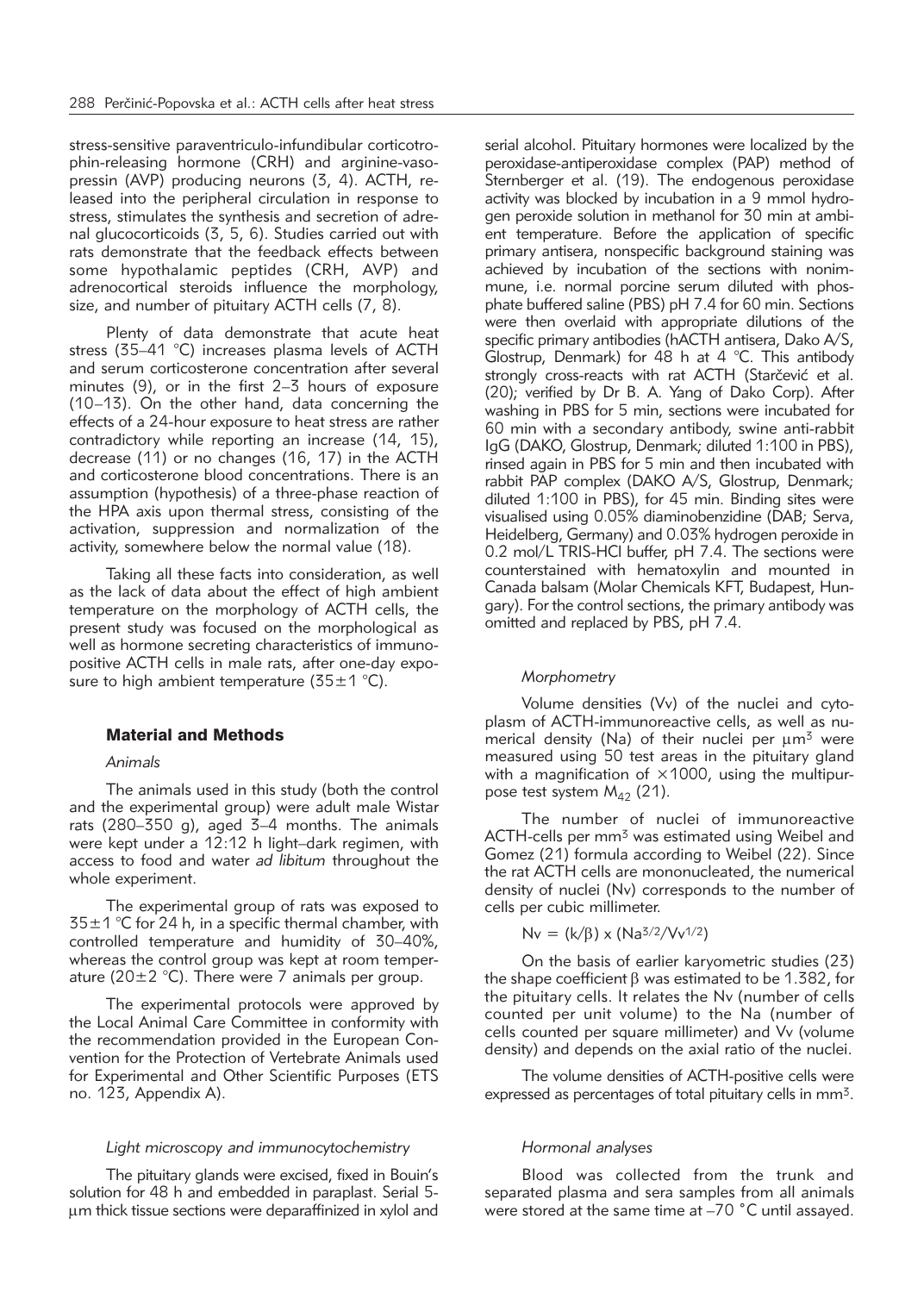Plasma levels of ACTH were determined without diluting the plasma, by the IMMULITE method (DPC, Los Angeles, USA), in duplicate samples within a single assay, with an intra-assay CV of 9.6%. Serum corticosterone concentrations were determined without diluting the sera, by immunoassay (R&D Systems Inc., Minneapolis, USA), in duplicate samples within a single assay, with an intra-assay CV of 8.0%.

#### *Statistical analysis*

The morphometric and biochemical data obtained for each group were averaged and the standard deviation of the mean was calculated by Student's t-test. A probability value of 5% or less was considered statistically significant.

## Results and Discussion

## *Body weight, absolute and relative pituitary weights*

Data for the body weight, the absolute and relative pituitary weights are summarized in *Table I*. The body weight in heat stressed rats was decreased (p<0.05) by 15.3%, compared to the controls. Our data are in agreement with the results from Mitev (18)

**Table I** Body weight, absolute and relative pituitary weights in control and heat stressed rats.

| Groups  | Body weight<br>(q)                              | Absolute<br>pituitary<br>weight (mg) | Relative<br>pituitary<br>weight (mg%) |
|---------|-------------------------------------------------|--------------------------------------|---------------------------------------|
| Control | $337.5 \pm 26.9$                                | $6.5 + 0.58$                         | $2.5 + 0.1$                           |
| group   | Experimental $ 285.8 \pm 13.2^* $<br>$(-15.3%)$ | $6.8 \pm 0.6$<br>$(+4.6%)$           | $2.9 \pm 0.2*$<br>$(+16.0%)$          |

The values are the means $\pm$ S.D. for seven animals per group.\*p<0.05 vs. control

and Katsumata and Yano (24) according to which the body weight is decreased regardless of the duration of heat exposure, demonstrated to be the consequence of food-intake reduction and increase of water consumption (25). After the heat stress the relative pituitary weight was significantly increased (p<0.05) by 16.5%, in comparison with the corresponding control (*Table I*). These findings are, primarily, the consequence of evidently decreased body mass.

## *Immunohistochemical and morphometric findings*

The ACTH-immunopositive cells, in both groups, were mostly located in the central part of the pituitary *pars distalis*. In control males, they were present as small groups in close proximity to numerous capillaries. ACTH-immunopositivity was granular, uniformly distributed throughout the relatively small portion of cytoplasm surrounding the prominent nuclei. Corticotropes were ellipsoid or polygonal in shape, often with processes among neighboring cells (*Figure 1A*). In comparison to the controls, the ACTHimmunopositive cells in heat stressed rats were less numerous, darker and smaller, although their location and shape remained as in the controls (*Figure 1B*). Stereological analyses showed that the ACTH cells in control rats had a mean cell volume of 1091  $\mu$ m<sup>3</sup>, a nuclear volume of  $189 \mu m^3$  and they occupied 15.0% of the pituitary volume (*Figure 2A-C*). After exposure to heat stress, the volume of ACTH cells and their volume density were significantly decreased ( $p$ <0.05) by 12.3% and 26.7%, respectively, compared to the control group (*Figure 2A, C*).

Different studies have established a positive correlation between the morphological changes of the ACTH cells and their functional state. Investigations demonstrating an increased activity of ACTH cells, showed an increase in serum ACTH concentration, cellular area and immunopositive area of the



Figure 1 Immunopositive ACTH cells in: A) control rats; B) rats exposed to  $35\pm1$  °C. (PAP, bar 16  $\mu$ m)

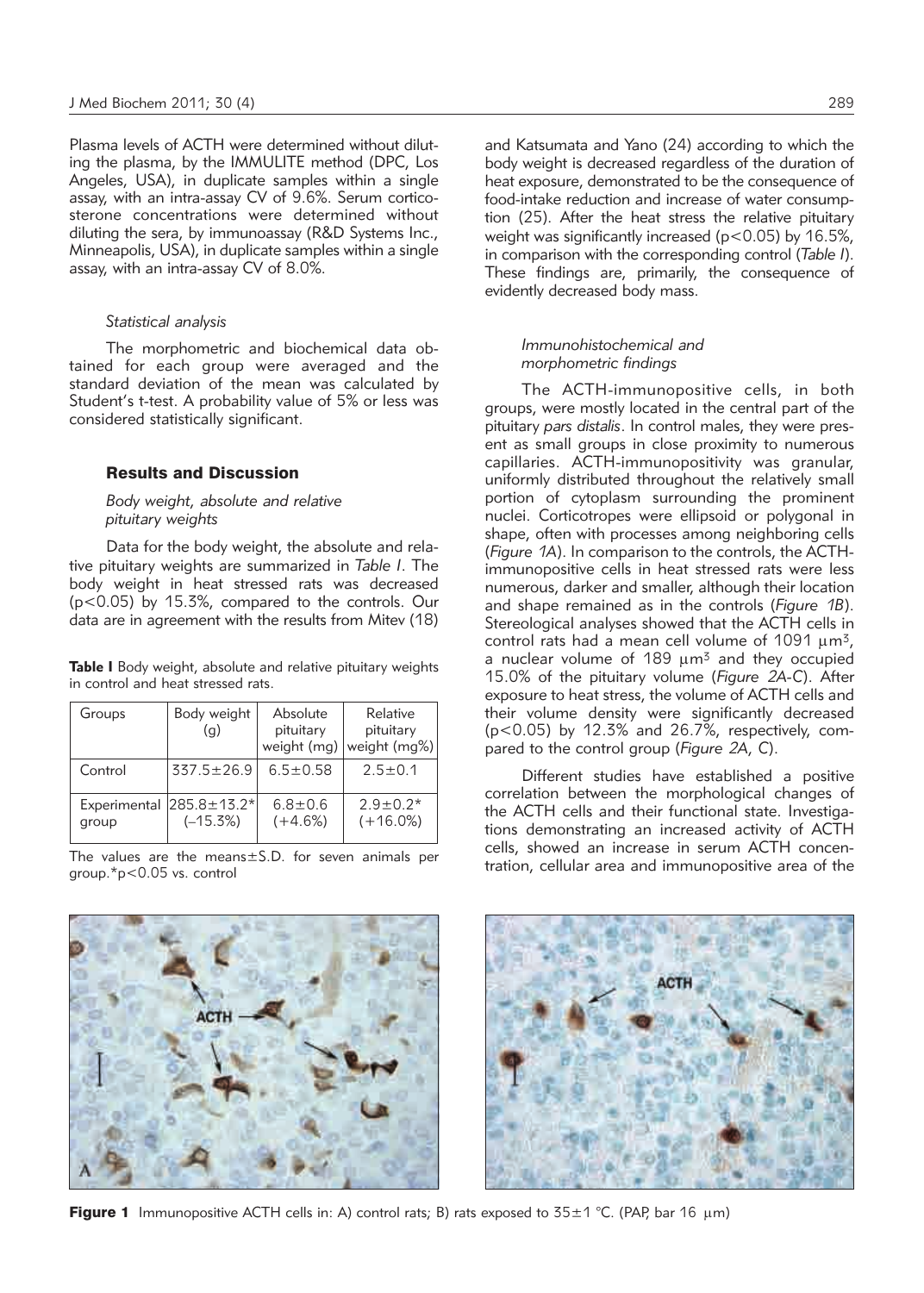

Figure 2 Morphometric parameters of ACTH cells in control and rats exposed to  $35\pm1$  °C: A) volume of cells (Vc; mm<sup>3</sup>), B) volume of nuclei (Vn;  $\mu$ m<sup>3</sup>), C) volume density (Vvc; %). The values are the means±SD (*n* =7), \*p<0.05 vs. control.

pituitary ACTH cells, while decreased activity of these cells showed decreased values of those parameters in rats (7, 8) as well as in male viscachas (26). Our findings of decreased cellular volume as well as volume density of ACTH cells suggest a decreased activity of this type of cells, which may be, to some point, due to total or partial degranulation of ACTH cells after secreting its hormone. Fillipa and Mohamed (26) have suggested that preparation of the organism for different environmental conditions such as seasonal variations throughout the year, as a me tabolic adjustment adequate for survival, underlies



Figure 3 Hormonal concentrations in adult male rats. A. Plasma concentrations of ACTH (pg/mL). B. Serum concentrations of corticosterone (pg/mL). Data are expressed as the means $\pm$ SD ( $n = 7$ ),  $\text{*}p$ <0.05 vs. control.

these findings. According to them, when ACTH cells start to recover, these degranulated cells will start to store secretory granules again.

## *Plasma ACTH and serum corticosterone level*

The ACTH and corticosterone concentrations in the blood of heat stressed rats obtained in our study were found to be significantly reduced ( $p$ <0.05), by 21.9% and 27.2%, respectively, in comparison with the corresponding values in the control group (*Figure 3*). Decreased plasma ACTH concentration, till the control values, was reported during the 24-hour heat exposure study (16). Considering the data about decreased concentration of serum corticosterone found in this study, we assume that the decreased activity of ACTH cells may be due, in some part, to the negative feed-back mechanism of glucocorticoids upon the HPA axis, and therefore, upon ACTH cells. Generally, there is a synergistic relationship between the adrenal and thyroid gland through the HP axis (27, 28). The data from Rousset et al. (25) have shown suppression of thyroid activity in the first two days of exposure to 34 °C, and therefore decreased activity of the CRH and ACTH (27). Our findings of a decreased plasma concentration of ACTH, as well as the decreased cell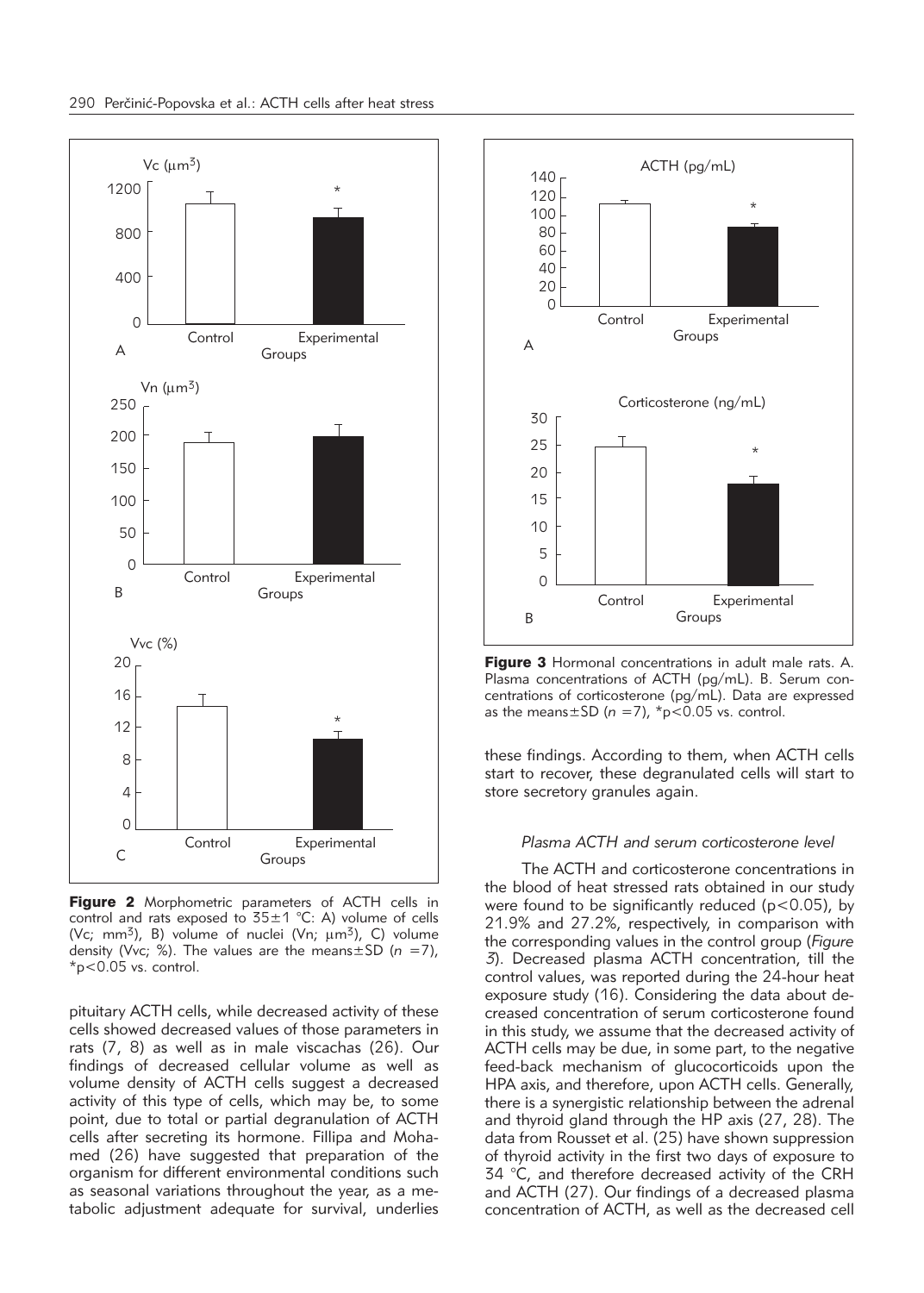volume and volume density of the ACTH cells, might be, in some degree, the result of decreased activity of CRH via the thyroid gland. Decreased corticosterone level in our study is in accordance with the findings of Bertin (29), who have reported that the exposure to moderate heat caused a decrease in adrenocortical activity as evaluated by the fall of both adrenal and plasma corticosterone levels. Low corticosterone levels in rats exposed to 35 °C for 24 hours were also reported, indicating depressed adrenocortical activity (30, 11, 31). Furthermore, the latter authors have shown that the transient increase in corticosterone serum concentration, 1–3 hours after heat exposure, is followed by a decrease below the control value in the next 24 hours. According to these authors, the first reaction to heat has some similarity to the pattern of the »alarm« reaction, but 24 hours of exposure to a hot environment produced suppression in adrenocortical activity.

### **References**

- 1. Đorđević J, Cvijić G, Davidović V. Different activation of ACTH and corticosterone release in response to various stressors in rats*.* Physiol Res 2003; 52: 67–72.
- 2. Bocheva A, Dzambazova E, Hadjiolova R, Traikov L, Mincheva R, Bivolarski I. Effect of Tyr-MIF-1 peptides on blood ACTH and corticosterone concentration induced by three experimental models of stress. Auton Autacoid Pharmacol 2008; 28: 117–23.
- 3. Aguilera G. Regulation of pituitary ACTH secretion during chronic stress. Front Neuroendocrinol 1994; 15: 331–50.
- 4. Pantić V. Biology of hypothalamic neurons and pituitary cells. Int Rev Cytol 1995; 159: 1–112.
- 5. Trainer PJ, Faria M, Newell-Price J, Browne P, Kopelman P, Coy DH, et al. A comparison of the effects of human and ovine corticotrophin-releasing hormone on the pituitary–adrenal axis. J Clin Endocrinol Metab 1995; 80: 412–17.
- 6. Dunđerski J, Matić G. Glucocorticoid receptor in health and disease. Journal of Medical Biochemistry 2009; 28: 248–261.
- 7. Childs GV. Structure–function correlates in the corticotropes of the anterior pituitary. Front Neuroendocrinol 1992; 13: 271–317.
- 8. Westlund KN, Aguilera G, Childs GV. Quantification of morphological changes in pituitary corticotropes produced by in vivo corticotrophin-releasing factor stimulation and adrenalectomy. Endocrinology 1985; 116: 439–45.
- 9. Groenink L, Van der Gugten J, Zethof T, Van der Heyden J, Olivier B. Stress-induced hyperthermia in mice: hormonal correlates. Physiol Behav 1994; 56: 747-9.
- 10. Christison GI, Johnson HD. Cortisol turnover in heatstressed cow. J Anim Sci 1972; 35: 1005.

The findings revealed in this study suggest that one day exposure of adult male rats to high ambient temperature (35±1 °C) has an inhibitory effect on the morphological and hormone secreting characteristics of ACTH cells in adult male rats.

Acknowledgements. Thanks are due to Olga Stefanović (Vicor D.O.O., New Belgrade, Serbia) and to Dragan Ristić (Laviefarm D.O.O., Belgrade, Serbia) for technical support. This work was supported by the Ministry of Education and Science, Republic of Serbia, Grant number 193007.

## Conflict of interest statement

The authors stated that there are no conflicts of interest regarding the publication of this article.

- 11. Petrović V, Janić-Šibalić V. Effect of corticotropin and dexamethazone on monoamine oxidase activity in rat brain. Bull Acad Serbe Sci 1978; 61: 1–4.
- 12. Koko V, Đorđević J, Cvijić G, Davidović V. Effect of acute heat stress on rat adrenal glands: a morphological and stereological study. J Exp Biol 2004; 207: 4225–30.
- 13. Koko V, Đorđević J, Cvijić G, Davidović V. Effect of the acute heat stress on the rat pituitary gland. Morphological and stereological study. J Therm Biol 2006; 31: 394–9.
- 14. Kotby S, Johnson HD. Rat adrenal cortical activity during exposure to a high (34 degrees C) ambient temperature. Life Sci 1967; 6: 1121–32.
- 15. Yamamoto S, Ando M, Suzuki E. High-temperature effects on antibody response to viral antigen in mice. Exp Anim 1999; 48: 9–14.
- 16. Baniska A. The influence of temperature as an external factor upon hormonal detection and the level of some hormones. Master thesis. Skopje, FYR of Macedonia (in Macedonian), 2001.
- 17. Đuladin T. The Influence of High Environmental Temperature on the hormonal status of diabetic rats. Master thesis*.* Skopje, FYR of Macedonia (in Macedonian), 2004.
- 18. Mitev S. Influence of High Environmental Temperature and some endocrine factors on glycogen content in rat's liver. Doctoral thesis. Skopje, FYR of Macedonia (in Macedonian), 1983.
- 19. Sternberger LA, Hardy PHJ, Cuculius JJ, Meyer HG. The unlabelled antibody enzyme method of immunohistochemistry. Preparation and properties of soluble antigenantibody complex (horseradish peroxidase-antihorseradish peroxidase) and its use in identification of spirochetes. J Histochem Cytochem 1970; 18: 315–33.